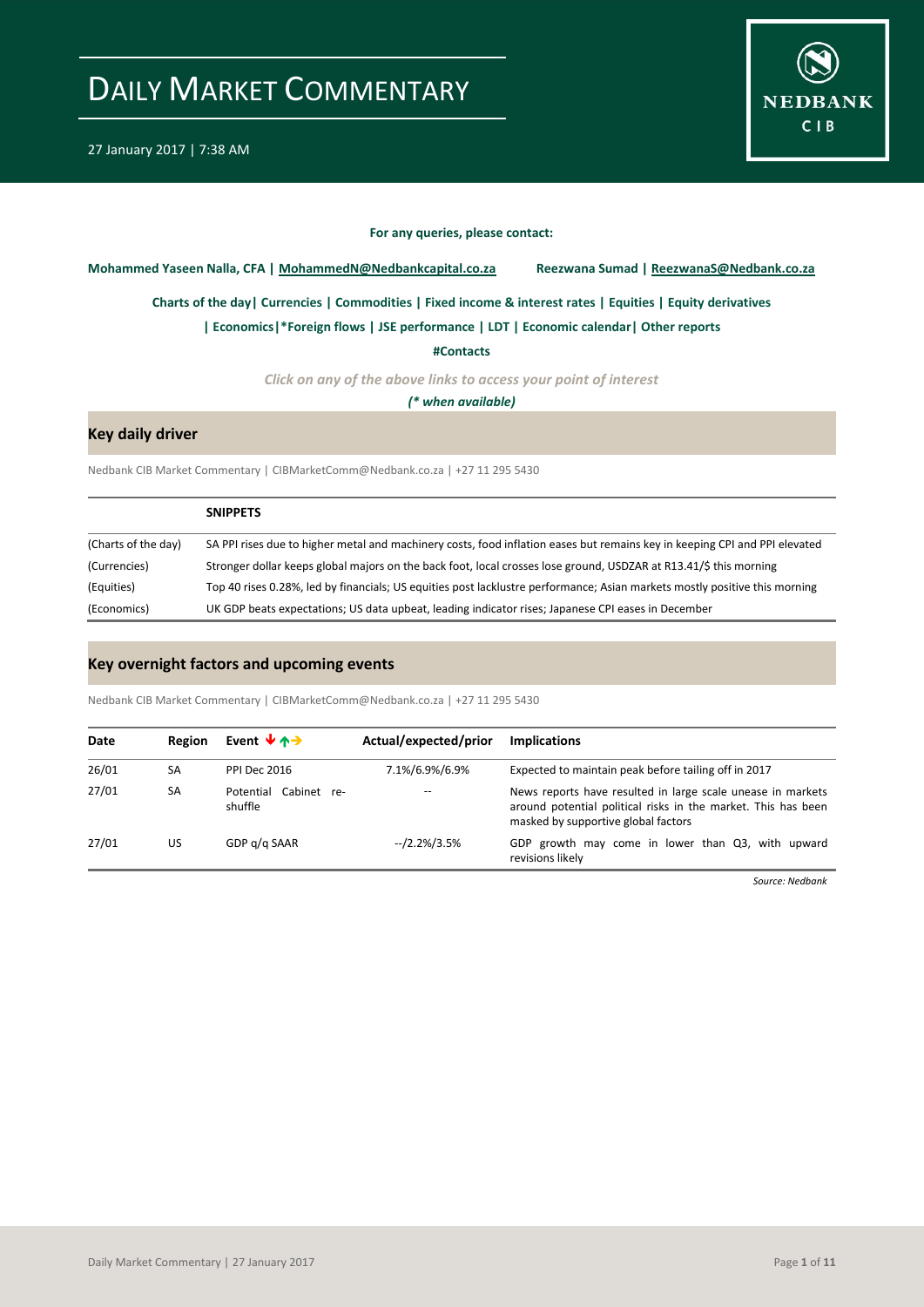

### <span id="page-1-0"></span>**Charts of the day** [back to top](#page-0-0) back to top

Nedbank CIB Market Commentary | CIBMarketComm@Nedbank.co.za | +27 11 295 5430

- SA PPI rose to 7.1% y/y in December, from 6.9% previously, worse than expectations for no change from November. Over the month, PPI rose 0.5% m/m, from 0.4% and 0.3% previously and forecasted, respectively.
- While food inflation is still the key inflationary driver, PPI food eased marginally in December, along with coke, petroleum and rubber products – the largest subcomponents within the PPI basket. This was also followed by easing price pressures of wood and paper products, and furniture.
- The key reason for higher input prices in December were non-metallic minerals inflation which surged to 8.7% y/y (prev. 3.9%), while prices of transport equipment, metals and machinery also rose. CPI and PPI tend to share a positive correlation, with any breakdown in the correlation mostly due to metal, machinery and commodity prices. Over the past year, the LMEX index has rallied by 36% and is reflective of rising global metal and commodity prices. As a result, global and local PPI has risen sharply.
- While the inflation mix may change, with easing pressures expected from food and possibly rising price pressures from transport, petroleum and commodities, local PPI is still expected to remain elevated over the medium term, and this may keep CPI below but close to the 6% upper band. On the back of expectations for easing food inflation, local CPI is expected to drop below the 6% mark in Q1/17, and remain close to the upper target band for the rest of the year, with a low around 5.4% expected around the middle of the year. The SARB has expressed concern for elevated food prices and a vulnerable rand, with a mildly hawkish tone this week. However, we anticipate a flatter interest rate profile this year, as inflation is expected to ease from last year. Risks remain Fed policy move/s, the rand, local political events and crop conditions locally.







#### **Food inflation expected to ease but remains a key inflationary driver**



*Source: Bloomberg, Nedbank*

*Source: Bloomberg, Nedbank*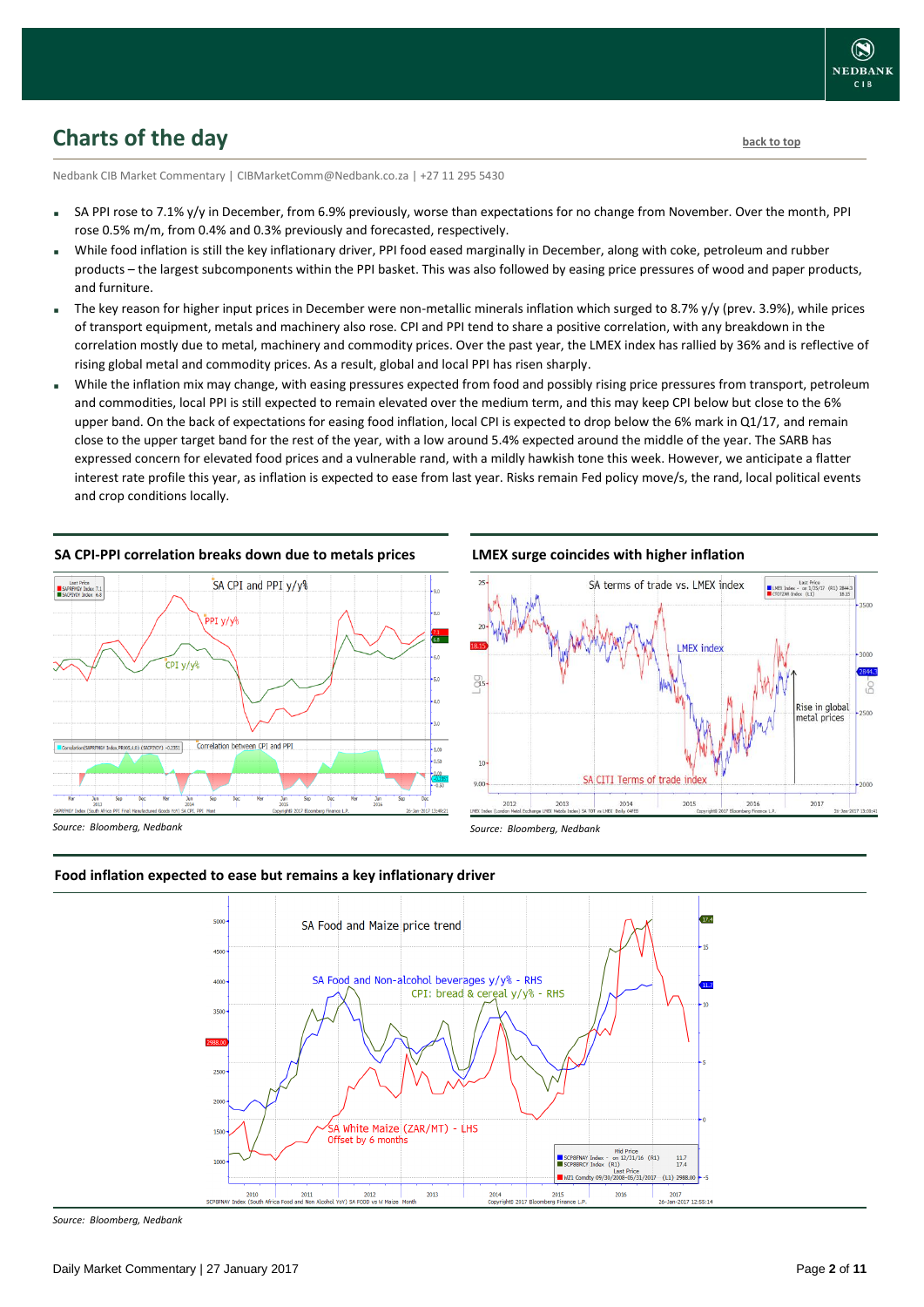# <span id="page-2-0"></span>**Currencies [back to top](#page-0-0)**

Business Banking FX | +27 11 535 4003 | Corporate FX | +2711 535 4002 | Institutional FX | +2711 535 4005

- The local trading session opened with the rand trading in the mid 13.20's , an almost inevitable attempt on the downside saw the local unit touch a best level of 13.1950 , before the retracing toward the opening levels , after failing to make headway , the market traded cautiously, reports of ANCYL members storming an ABSA branch provided the catalyst for further weakness, although the dollar did find support across the board, this saw the rand trading at 13.3625 by the time of the local close. This morning the rand is currently trading at 13.4000, in the overnight session it has traded marginally higher, EURZAR is currently trading at 14.3000 and GBPZAR at 16.8385.
- International markets were again relatively subdued, although the dollar did find fairly broad support on the day, and this saw EURUSD trade down below the 1.0700 level, this morning currently trading at 1.0670, a big figure off from the same time yesterday. As the dollar has prospered, gold has shed over 30 dollars from the start of the week , currently trading at 1183.00.
- Data releases scheduled for today, no local releases, from Europe French consumer confidence and zone M3 money supply , from the U.S GDP preliminary, personal consumption, GDP price index, PCE core, durable goods and Michigan survey data.
- From a technical perspective the move to 13.1950 has largely completed the formation, and it will take a significant catalyst for the local unit to post gains below that level. Given the extent of the recent rand gains, a correction is to be expected, as per the current levels.

| <b>Majors</b>                   | Last price | $\Delta_0$<br>$-1d$ | $\Delta_0$<br><b>MTD</b> | $\Delta_0$<br><b>YTD</b> | <b>Month</b><br>trend | <b>USD</b> trend    |
|---------------------------------|------------|---------------------|--------------------------|--------------------------|-----------------------|---------------------|
|                                 |            |                     |                          |                          |                       |                     |
| <b>GBPUSD</b>                   | 1.26       | $-0.25$             | 1.78                     | 1.78                     | ♠                     | <b>USD</b> weakness |
| <b>EURUSD</b>                   | 1.07       | $-0.14$             | 1.47                     | 1.47                     | ⇑                     | USD weakness        |
| <b>USDJPY</b>                   | 114.96     | 0.30                | $-1.71$                  | $-1.71$                  | ⊕                     | USD weakness        |
| <b>USDAUD</b>                   | 1.33       | 0.17                | $-4.32$                  | $-4.32$                  | ⊕                     | USD weakness        |
|                                 |            | $\%$ $\Delta$       | $\%$ $\Delta$            | %Д                       | <b>Month</b>          |                     |
| <b>Rand crosses</b>             | Last price | $-1d$               | <b>MTD</b>               | <b>YTD</b>               | trend                 | <b>ZAR</b> trend    |
| <b>USDZAR</b>                   | 13.40      | 0.02                | $-2.48$                  | $-2.48$                  | ⊕                     | ZAR strength        |
| <b>GBPZAR</b>                   | 16.83      | $-0.21$             | $-0.67$                  | $-0.67$                  | ⊕                     | ZAR strength        |
| <b>EURZAR</b>                   | 14.30      | $-0.10$             | $-1.03$                  | $-1.03$                  | ⊕                     | ZAR strength        |
| <b>AUDZAR</b>                   | 10.09      | $-0.13$             | 1.87                     | 1.87                     | ⇑                     | <b>ZAR</b> weakness |
| ZARJPY                          | 8.58       | 0.28                | 0.59                     | 0.59                     | ♠                     | ZAR strength        |
|                                 |            | $\%$ $\Delta$       | $% \Delta$               | $\%$ $\Delta$            | <b>Month</b>          |                     |
| <b>African FX</b>               | Last price | $-1d$               | <b>MTD</b>               | <b>YTD</b>               | trend                 | <b>ZAR</b> trend    |
| ZARMWK (Malaw ian kw acha)      | 54.06      | $-0.01$             | 2.03                     | 2.03                     | ♠                     | ZAR strength        |
| ZARBWP (Botsw ana pula)         | 0.79       | 0.45                | 0.98                     | 0.98                     | ⇑                     | ZAR strength        |
| ZARKES (Kenyan shilling)        | 7.76       | $-0.02$             | 4.03                     | 4.03                     | ⇑                     | ZAR strength        |
| ZARMUR (Mauritian rupee)        | 2.66       | 0.22                | 1.59                     | 1.59                     | ♠                     | ZAR strength        |
| ZARNGN (Nigerian naira)         | 23.60      | 0.28                | 2.88                     | 2.88                     | ⇑                     | ZAR strength        |
| ZARGHS (Ghanian cedi)           | 0.33       | 0.61                | 5.37                     | 5.37                     | ⇑                     | ZAR strength        |
| ZARZMW (Zambian kw acha)        | 0.73       | $-0.18$             | 0.68                     | 0.68                     | ♠                     | ZAR strength        |
| ZARMZN (Mozambican metical)     | 5.25       | $-0.27$             | 0.65                     | 0.65                     | ♠                     | ZAR strength        |
| Source: Bloomberg & Nedbank CIB | Time       |                     | 2017/01/27 07:07         |                          |                       |                     |

Possible trading range in the rand today 14.3000 to 14.6000

*\*Please note that the sign on the % change reflects the change on the headline number. The narrative indicates the trend direction over the month. For trade in any of these currencies, contact our FX dealing desks*



*Source: Bloomberg, Nedbank*

#### **EUR/USD**



*Source: Bloomberg, Nedbank*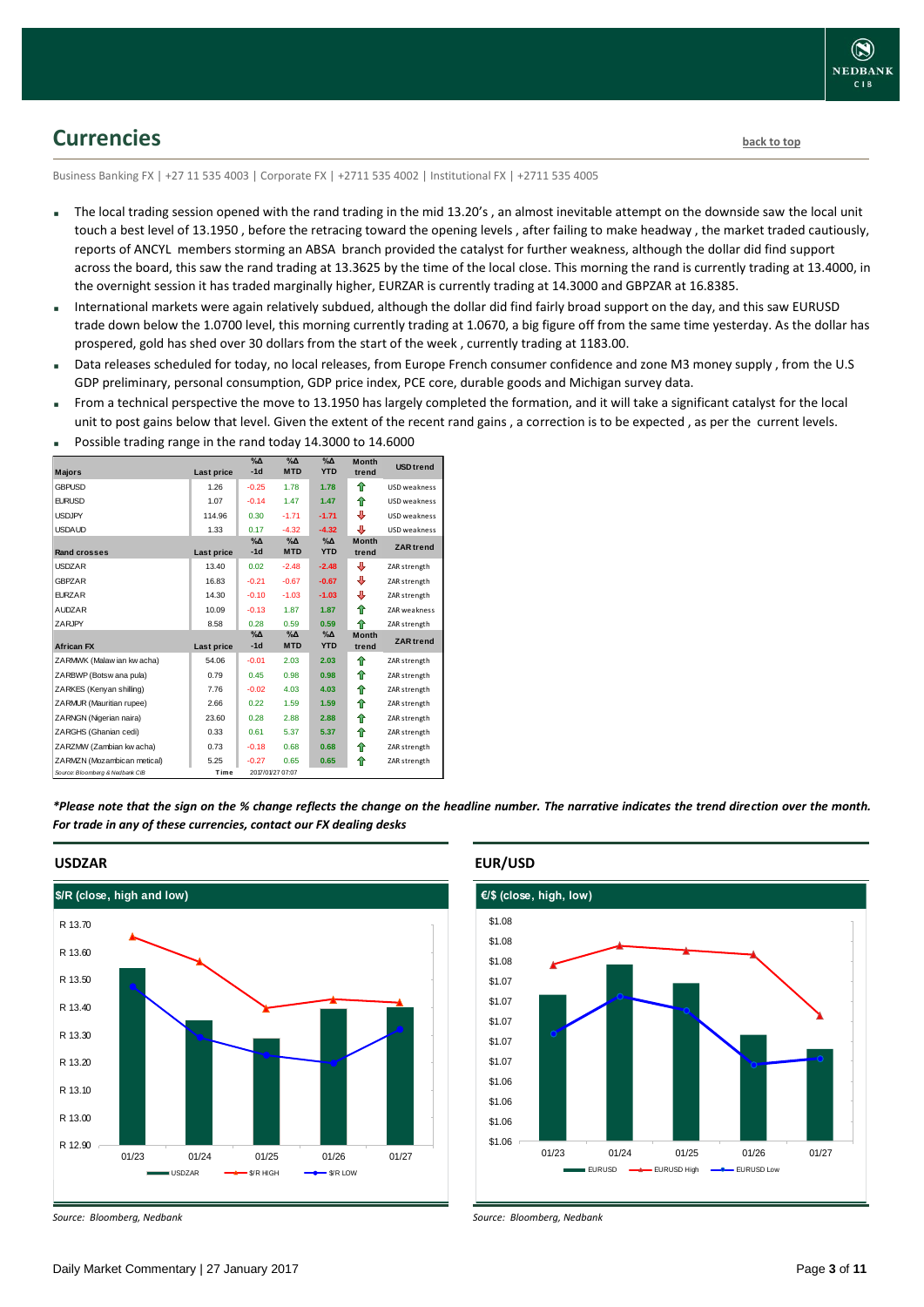## <span id="page-3-0"></span>**Commodities [back to top](#page-0-0)**

Nedbank CIB Market Commentary | CIBMarketComm@Nedbank.co.za | +27 11 295 5430| +27 11 535 4038

- Bullion continued to decline yesterday, falling to \$1183/oz. this morning due to a lack of demand from Asia, and as a stronger dollar limited bargain buying of gold. The gold price is expected to remain within a medium term bear trend as the dollar strengthens, but any flare up in geopolitical tensions will act to boost safe haven demand.
- Brent crude surged to \$56.50/bbl. yesterday, and remains elevated this morning as OPEC continues with its promised production cuts. The oil price will likely remain elevated in the interim, before easing in the latter part of the year as US shale oil production comes on stream.

| <b>Commodities</b>              | Last price | $\% \Delta$<br>$-1d$ | %Δ<br><b>MTD</b> | $\% \Delta$<br><b>YTD</b> | <b>Month</b><br>trend |
|---------------------------------|------------|----------------------|------------------|---------------------------|-----------------------|
| Brent near future (\$)          | 56.16      | $-0.14$              | $-1.16$          | $-1.16$                   | ⊕                     |
| WTI crude (\$)                  | 53.77      | $-0.02$              | 0.09             | 0.09                      | ⇑                     |
| Gold spot (\$)                  | 1 183.84   | $-0.27$              | 3.17             | 3.17                      | ⇑                     |
| Platinum spot (\$)              | 970.17     | $-0.61$              | 7.43             | 7.43                      | ♠                     |
| SA w hite maize spot (R)        | 2 988.00   | $-3.24$              | $-15.64$         | $-15.64$                  | J                     |
| Source: Bloomberg & Nedbank CIB | Time       |                      | 2017/01/27 07:07 |                           |                       |

### **Platinum vs Gold Platinum vs. Gold**



### **Brent Crude vs West Texas Intermediate Brent Crude vs West Texas Intermediate**



*Source: Bloomberg*

*Source: Bloomberg*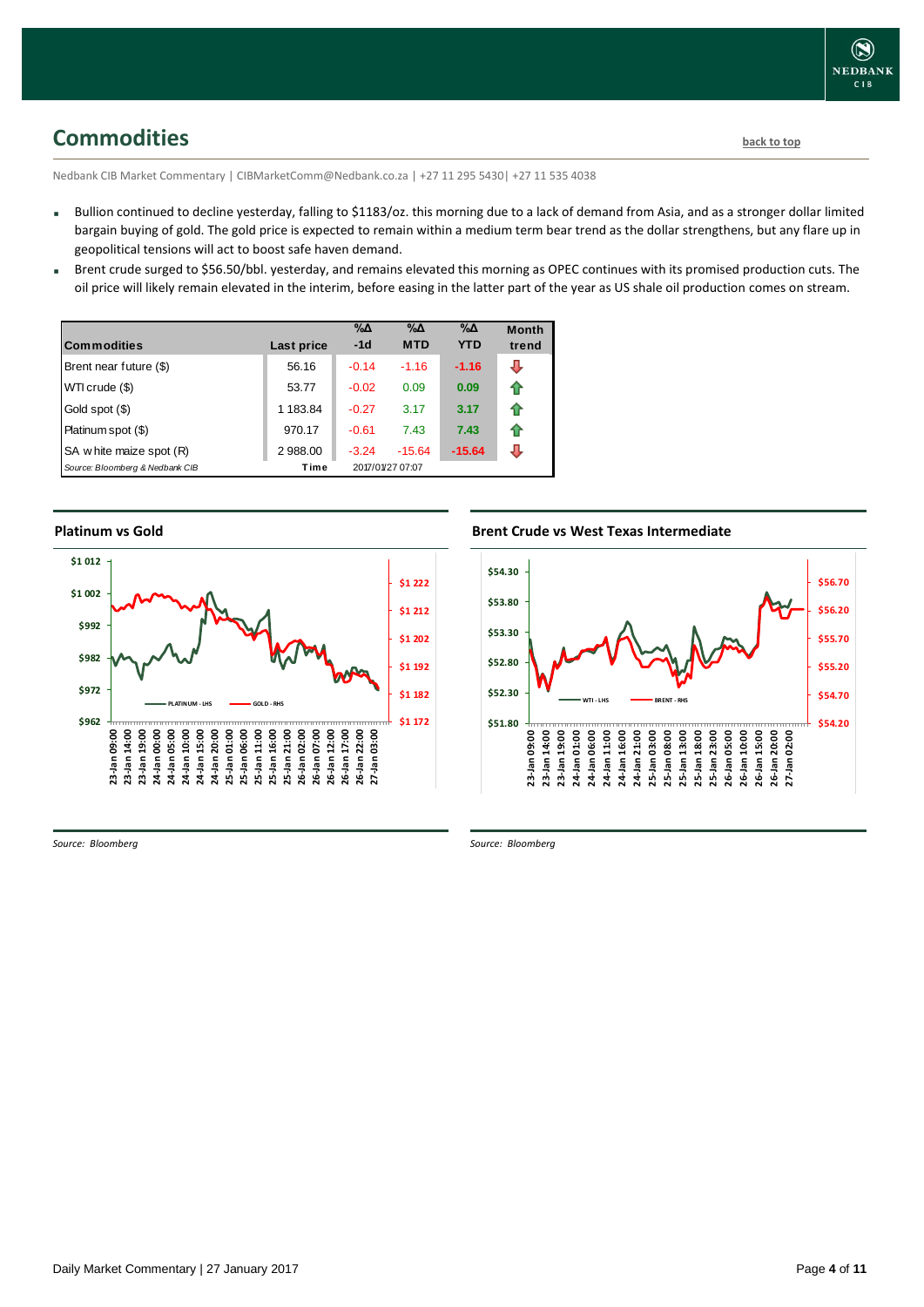# <span id="page-4-0"></span>**Fixed income and interest rates back to the line of the set of the set of the set of the set of the set of the set of the set of the set of the set of the set of the set of the set of the set of the set of the set of th**

Bond flow sales |+2711 535 4021 | Corporate Money Markets | +2711 535 4007 | Business Bank Money Markets | +2711 535 4006

|                                 |                   | $\Delta$       | $\overline{\mathbf{A}}$ | $\overline{\mathbf{A}}$ | <b>Month</b> |
|---------------------------------|-------------------|----------------|-------------------------|-------------------------|--------------|
| <b>Bonds</b>                    | <b>Last price</b> | 1 <sub>d</sub> | <b>MTD</b>              | <b>YTD</b>              | trend        |
|                                 | $\frac{0}{0}$     | bps            | bps                     | bps                     |              |
| R203-0.6 yrs                    | 7.87              | 14.50          | 16.30                   | 16.30                   | ⇑            |
| R208-4.2 yrs                    | 8.09              | 0.10           | $-19.40$                | $-19.40$                | ⇩            |
| R186-9.9 yrs                    | 8.76              | 0.10           | $-14.80$                | $-14.80$                | ⊕            |
| R2048-31.1 yrs                  | 9.51              | 2.40           | $-11.50$                | $-11.50$                | ⊕            |
| <b>US 10 yr</b>                 | 2.51              | 0.30           | 6.30                    | 6.30                    | ⇑            |
| <b>UK 10 yr</b>                 | 1.52              | 2.99           | 22.28                   | 22.28                   | ⇑            |
| German 10 yr                    | 0.48              | 4.31           | 132.69                  | 176.57                  | ⇑            |
| Japan 10 yr                     | 0.08              | $-16.48$       | 65.22                   | 65.22                   | ⇑            |
|                                 |                   | Δ              | Δ                       | Δ                       | <b>Month</b> |
| <b>Money Market</b>             | Last price        | 1 <sub>d</sub> | <b>MTD</b>              | <b>YTD</b>              | trend        |
|                                 | $\frac{0}{0}$     | bps            | bps                     | bps                     |              |
| SA repo rate                    | 7.00              | 0.00           | 0.00                    | 0.00                    |              |
| SA prime rate                   | 10.50             | 0.00           | 0.00                    | 0.00                    |              |
| SA CPI (MTD = previous month)   | 6.80              |                | 20.00                   |                         | ⇑            |
| SA 3m JIBAR                     | 7.37              | 0.00           | 0.90                    | 0.90                    | ⇑            |
| SA 3m NCD                       | 7.33              | 0.00           | $-5.00$                 | $-5.00$                 | ⇩            |
| SA 6m NCD                       | 7.93              | 0.00           | $-5.00$                 | $-5.00$                 | ⊕            |
| SA 12m NCD                      | 8.40              | 0.00           | $-5.00$                 | $-5.00$                 | ⊕            |
| US 3m LIBOR                     | 1.04              | 0.56           | 3.94                    | 3.94                    | ⇑            |
| UK 3m LIBOR                     | 0.36              | 0.13           | $-0.20$                 | $-0.20$                 | ⇩            |
| Japan 3m LIBOR                  | $-0.01$           | $-0.58$        | 5.09                    | 5.09                    | ⇑            |
| Source: Bloomberg & Nedbank CIB | Time              |                | 2017/01/27 07:07        |                         |              |

| Month<br>trend | <b>FRAs and Swaps</b>            | Last price | Δ<br>1 <sub>d</sub> | Δ<br><b>MTD</b>  | $\Delta$<br><b>YTD</b> | <b>Month</b><br>trend |
|----------------|----------------------------------|------------|---------------------|------------------|------------------------|-----------------------|
|                |                                  | %          | bps                 | bps              | bps                    |                       |
|                | 3X6 FRA                          | 7.40       | 0.00                | 1.00             | 1.00                   | ⇑                     |
|                | 6X9 FRA                          | 7.44       | 0.00                | 2.00             | 2.00                   | ⇑                     |
|                | 9X12 FRA                         | 7.45       | 0.00                | 0.00             | 0.00                   |                       |
|                | <b>18X21 FRA</b>                 | 7.51       | 0.00                | $-2.00$          | $-2.00$                | ⊕                     |
|                | SA 2yr Swap                      | 7.46       | 0.00                | $-0.30$          | $-0.30$                | ⊕                     |
|                | SA 3yr Swap                      | 7.53       | 0.00                | $-2.80$          | $-2.80$                | ⊕                     |
|                | SA 5yr Swap                      | 7.74       | 0.00                | $-7.10$          | $-7.10$                | ⊕                     |
|                | SA 10yr Swap                     | 8.21       | 0.00                | $-11.60$         | $-13.50$               | ⊕                     |
|                | SA 15yr Swap                     | 8.37       | 0.00                | $-12.00$         | $-12.00$               | ⊕                     |
|                | <b>Spreads</b>                   | Last price | Δ<br>1 <sub>d</sub> | Δ<br><b>MTD</b>  | Δ<br><b>YTD</b>        | <b>Month</b><br>trend |
|                |                                  |            |                     |                  |                        |                       |
|                |                                  | %          | bps                 | bps              | bps                    |                       |
|                | 2v10v                            | $-0.75$    | 0.00                | 11.30            | 13.20                  | ⇮                     |
|                | 3v10v                            | $-0.68$    | 0.00                | 8.80             | 10.70                  | ⇑                     |
|                | R186-R203                        | 1.04       | $-14.40$            | $-31.10$         | $-31.10$               | ⊕                     |
|                | R2048-R186                       | 0.72       | 2.30                | 3.30             | 3.30                   | 合                     |
|                | 5y-R186                          | $-1.02$    | $-0.10$             | 7.70             | 7.70                   | 合                     |
|                | 10y-R186                         | $-0.55$    | $-0.10$             | 3.20             | 1.30                   | 合                     |
|                | 15y-R186                         | $-0.40$    | $-0.10$             | 2.80             | 2.80                   | 合                     |
|                | SA 5yr CDS spread - basis points | 208.33     | $-1.33$             | $-8.67$          | $-8.67$                | ⊕                     |
|                | Source: Bloomberg & Nedbank CIB  | Time       |                     | 2017/01/27 07:07 |                        |                       |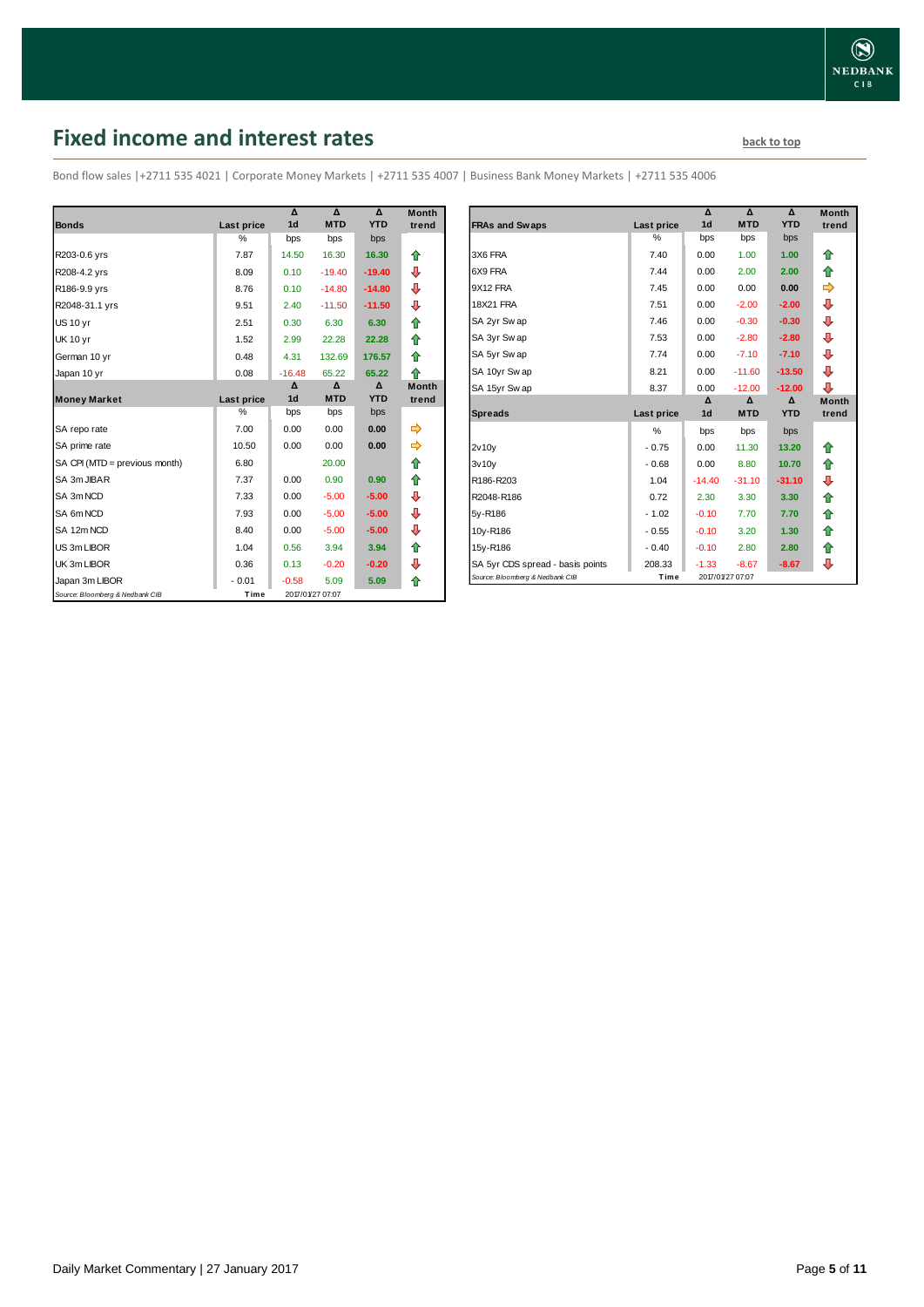# <span id="page-5-0"></span>**Equities [back to top](#page-0-0)**

Cash equities | +2711 535 4030/31

#### **South Africa**

- The All Share index starting its trading session in positive territory on Thursday and remained range bound for most of the day, bobbing between gains and losses eventually ending the day 0.29% higher. It was a tale of two stories on as the resources and gold sectors were in the red while the telecommunications and Industrial sectors were in the green.
- Lonmin published a very disappointing 1Q production report which saw the stock plummet 22.56% while the likes of MTN advanced 3.60%.
- Spur released a sales update for the six months ended 31 December 2016 showing a 10.4% increase in sales from continuing operations to R3.8bn. The stock closed 1.98% higher on the day.
- Value traded at 5pm was around R21bn with the currency at R 13.33 vs. the USD at the close.

#### **UK/Europe**

- European markets were mixed on the day with the CAC40 down 0.21% while the DAX advanced 0.36%.
- UK GDP data came in higher than expected at 0.6% for the 4Q and 2.2 %( y/y) however the FTSE 100 closed marginally down 0.04% dragged down by the mining sector which was down 1.91%.
- The Euro Stoxx 50 retreated 0.21% with the likes of Unilever and Daimler AG giving up 4.23% and 1.09% respectively.

#### **USA**

- US markets were little changed as the Dow Jones advanced 0.16%, remaining above the 20,000 mark yet the S&P 500 declined 0.07%.
- US-Mexico relations took a turn for the worst as the Mexican President, Enrique Pena Nieto cancelled his trip to Washington as the US President Donald Trump re-irritated campaign pledges to rewrite the North American Trade Agreement.
- We saw plethora of economic data with Initial Jobless Claims coming in in line with estimates, New Home Sales below expectations while Wholesale Inventories were in line with consensus forecasts at 1.0%

#### **Asia**

- Most Asian markets were closed or had shortened trading sessions for start of Lunar New Year.
- The Nikkei was one of a few that were opened with the Yen weakening, spurring investors to buy bonds in search for yield. The index advanced 0.22%
- The Australian ASX is trading in positive territory up 0.66% this after the release of its PPI data which showed a 0.7% (y/y) increase while the Export Price Index was up 12.4% in 4Q.

|                          |                   | $\%$ $\Delta$ | $\%$ $\Delta$ | $\%$ $\Delta$ | <b>Month</b> |
|--------------------------|-------------------|---------------|---------------|---------------|--------------|
| <b>Developed Markets</b> | Last price        | $-1d$         | <b>MTD</b>    | <b>YTD</b>    | trend        |
| Dow Jones                | 20 100.91         | 0.16          | 1.71          | 1.71          | ♠            |
| Nasdaq                   | 5 655.18          | $-0.02$       | 5.05          | 5.05          | ⇑            |
| S&P 500                  | 2 2 9 6.68        | $-0.07$       | 2.58          | 2.58          | ⇮            |
| DJ Eurostoxx 50          | 3 3 1 9 1 3       | $-0.21$       | 0.87          | 0.87          | ⇮            |
| <b>DAX</b>               | 11 848.63         | 0.36          | 3.20          | 3.20          | ⇮            |
| CAC                      | 4 8 6 7.24        | $-0.21$       | 0.10          | 0.10          | ⇮            |
| <b>FTSE</b>              | 7 161.49          | $-0.04$       | 0.26          | 0.26          | ♠            |
| ASX200                   | 5714.00           | 0.75          | 0.85          | 0.85          | ⇑            |
| Nikkei 225               | 19 433.00         | 0.16          | 1.67          | 1.67          | ⇮            |
| <b>MSCI World</b>        | 1803.75           | $-0.11$       | 3.00          | 3.00          | ♠            |
|                          |                   | $\%$ $\Delta$ | $\% \Delta$   | %Δ            | <b>Month</b> |
| <b>Emerging Markets</b>  | <b>Last price</b> | $-1d$         | <b>MTD</b>    | <b>YTD</b>    | trend        |
| Hang Seng                | 23 360.78         | $-0.06$       | 7.20          | 6.18          | ⇑            |
| Shanghai                 | 3 159.17          | 0.31          | 1.79          | 1.79          | ⇑            |
| <b>Brazil Bovespa</b>    | 66 190.63         | 0.53          | 9.90          | 9.90          | ⇮            |
| India - NSE              | 27 943.32         | 0.85          | 4.95          | 4.95          | ⇑            |
| <b>Russia Micex</b>      | 2 2 2 9 . 2 0     | 2.44          | $-0.16$       | $-0.16$       | ⊕            |
| <b>MSCI</b> Emerging     | 916.73            | 0.50          | 6.32          | 6.32          | ♠            |
|                          |                   | $\%$ $\Delta$ | %Δ            | %Δ            | <b>Month</b> |
| <b>SA Indices</b>        | Last price        | $-1d$         | <b>MTD</b>    | <b>YTD</b>    | trend        |
| <b>JSE All Share</b>     | 53 405.74         | 0.29          | 5.43          | 5.43          | ♠            |
| Top 40                   | 46 497.50         | 0.28          | 5.91          | 5.91          | ⇮            |
| Resi 10                  | 35 325.93         | $-1.06$       | 10.02         | 10.02         | ⇮            |
| Indi 25                  | 67 999.45         | 0.89          | 5.78          | 5.78          | ⇮            |
| Fini 15                  | 15 328.15         | 0.29          | 1.66          | 1.66          | ⇮            |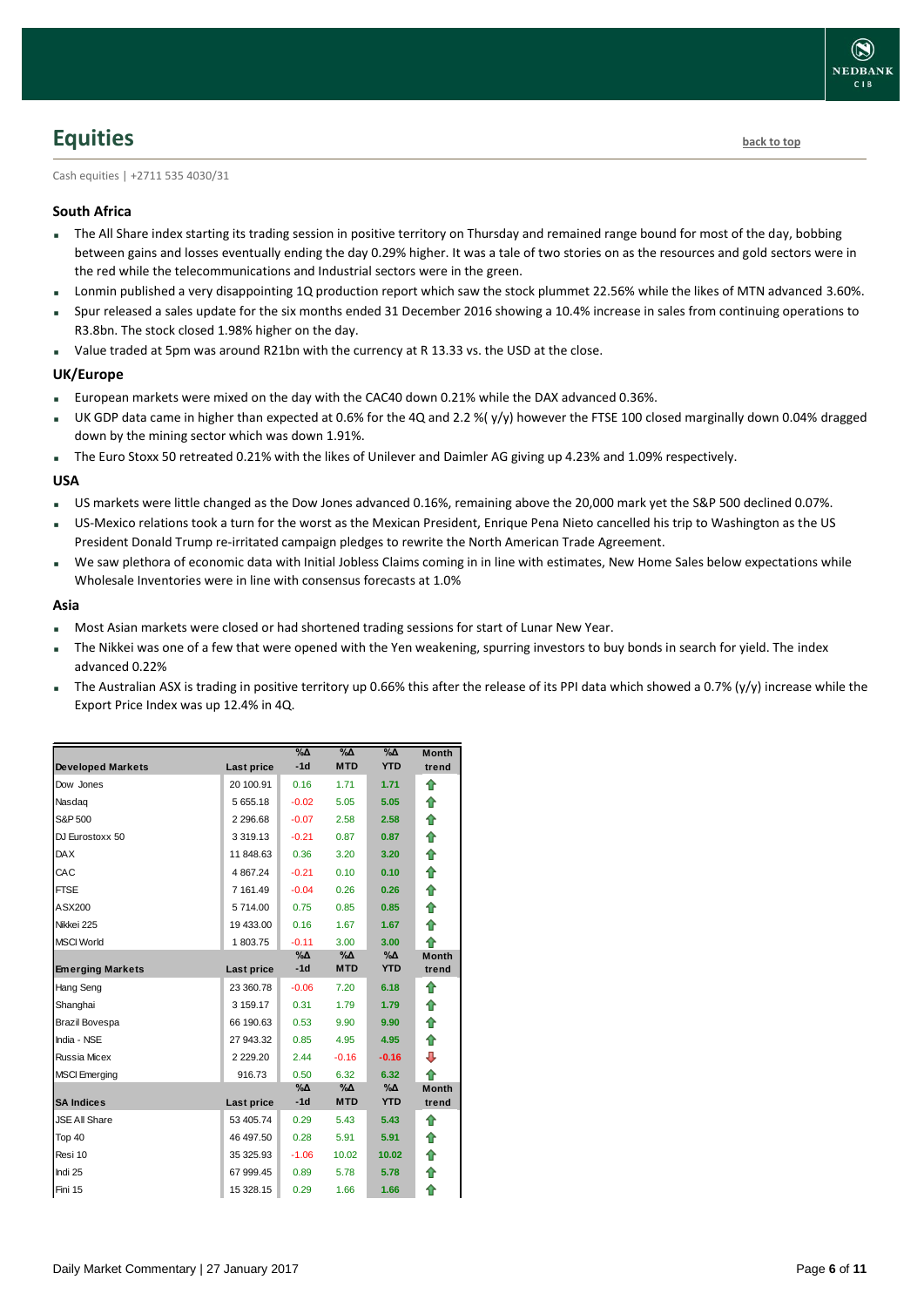

### <span id="page-6-0"></span>**Economics [back to top](#page-0-0)**

Nedbank CIB Market Commentary | CIBMarketComm@Nedbank.co.za | +27 11 295 5430

#### **US**

- Wholesale inventories rose by 1% m/m in December, unchanged from November, and better than expectations of 0.10%. Inventories of nondurable goods surged, led by motor vehicle and parts. Rising inventories in Q4 will probably add positively to GDP growth and typically reflects an inventory build-up period ahead of the first quarter (winter).
- Chicago Fed national activity index rose to 0.14, from -0.33 points in November, better than expectations of -0.05. However, the skew of the index was concerning and polarized. Only 37/85 indicators were positive, while the remaining 48 were negative. Nonetheless, the few sharply positive subcomponents led the headline index positive, indicating above trend growth for the US economy in coming months.
- New home sales declined by 10.4% m/m in December, from 4.7% growth previously, worse than expectations of -0.7%. Despite the disappointing print on the back of rising mortgage rates, 2016 saw the highest sales of new homes in almost a decade, with median home prices also rising by 5.7% y/y. This trend is expected to wane as interest rates rise and real wage growth slows.
- The leading indicator rose 0.5% m/m in December, from 0.1% previously, in line with forecasts. A rising index indicates an upbeat economic outlook over the next 6 to 9 months. Positive drivers were stock prices, the interest rate spread, consumer expectations and new orders.

**Synopsis: Recent housing data has been positive and has indicated the resilience of the US housing market. Should the Fed consider a more aggressive hiking cycle, this momentum will likely reverse. Strong housing data is premised on rising disposable incomes and net gains in the labour market. The impact of the incoming administration's policies will need to be gauged over the medium to longer term. We maintain a view of 1 Fed hike in Q3 2017 and a stronger dollar into the end of this year.**

#### **UK**

- UK GDP growth remained unchanged at 0.6%  $q/q$  in Q4/16, better than expectations of 0.5%. On an annualised basis, GDP was also unchanged at 2.2% y/y, better than forecasts of 2.1%.
- The key drivers of growth were a sharp increase in the growth of hotels and restaurants, finance, agriculture, manufacturing, utilities and construction output.
- However, mining and quarrying activity contracted sharply and was the only drag on growth over the quarter. Consumer spending remained upbeat in Q4, and this may be due to seasonal influences.

**Synopsis: Despite Brexit risks, growth has remained resilient, premised on strong consumer spending. However, this is expected to wane this year as businesses become cautious and consumer real income growth eases as inflation rises. This will likely slow down economic activity this year, with the BOE expected to keep rates accommodative as a result.** 

#### **Japan**

- Japanese CPI declined to 0.3% y/y in December, from 0.5% previously, better than consensus of 0.2%.
- Prices of food, household goods, clothing, footwear, medical care and entertainment eased, contributing to the decline in headline CPI. Most CPI subcomponents remain in deflation, hence keeping CPI very low and close to deflation.

**Synopsis: The BOJ has further impetus to keep monetary policy accommodative as they combat sluggish consumer inflation and growth. Interest rates will remain low for as long as inflation shows no evidence of rising to 2%.**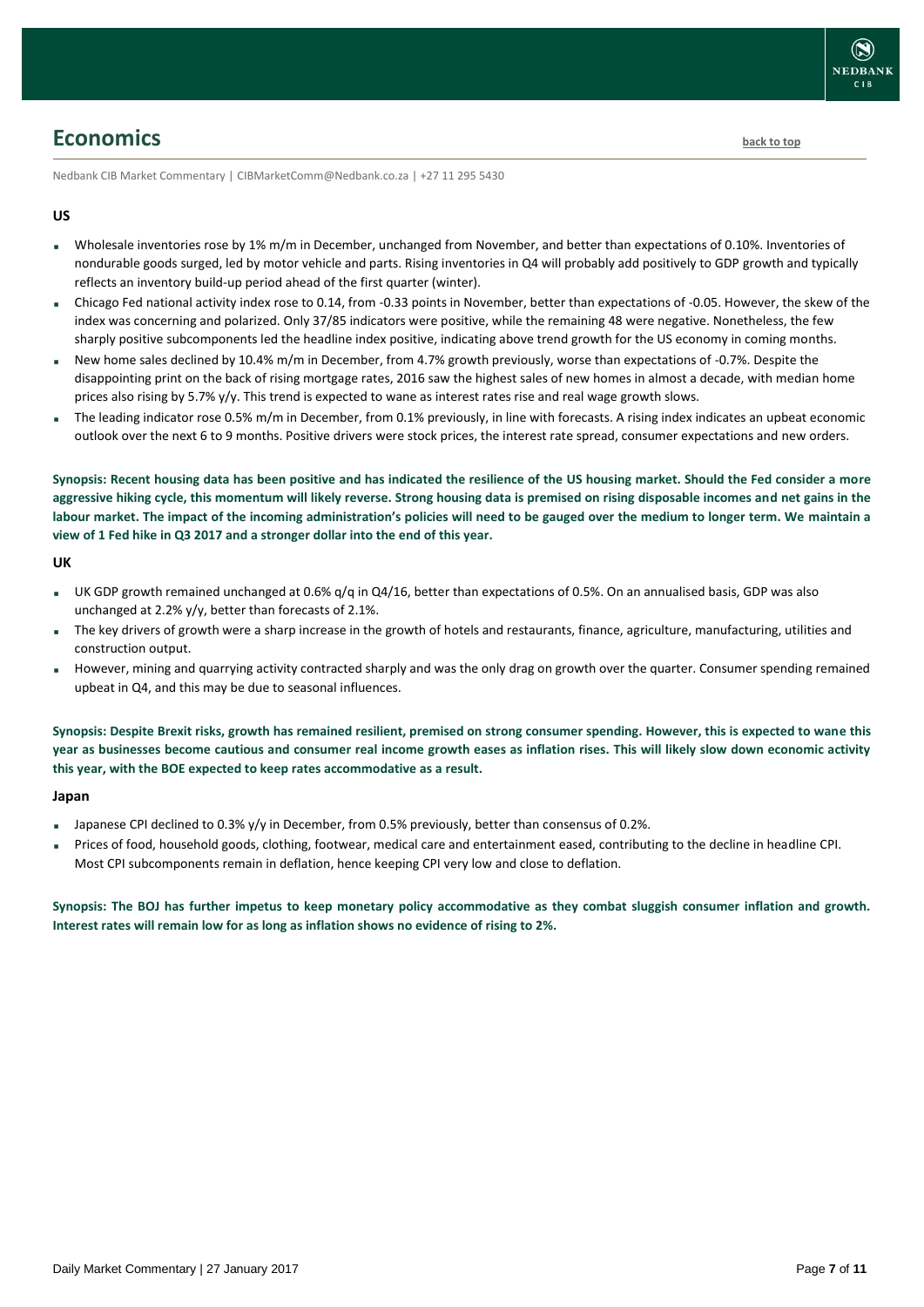# <span id="page-7-0"></span>**JSE performance [back to top](#page-0-0)**

Nedbank CIB Market Commentary | CIBMarketComm@Nedbank.co.za | +27 11 295 5430

|                                         |            | %Δ      | %Δ               | %Δ         | <b>Month</b> |
|-----------------------------------------|------------|---------|------------------|------------|--------------|
| <b>Top40 constituents</b>               | Last price | -1d     | MTD              | <b>YTD</b> | trend        |
| AGL: Anglo American Plc                 | 228.44     | $-0.64$ | 17.09            | 17.09      | ⇑            |
| ANG: Anglogold Ashanti Ltd              | 160.00     | $-1.77$ | 4.86             | 4.86       | ⇑            |
| APN: Aspen Pharmacare Holdings Lt       | 313.49     | 0.16    | 10.55            | 10.55      | ⇑            |
| BAT : Brait Se                          | 79.50      | $-0.44$ | $-9.21$          | $-9.21$    | ⊕            |
| BGA : Barclays Africa Group Ltd         | 163.73     | $-0.81$ | $-2.94$          | $-2.94$    | ⊕            |
| BID : Bid Corp Ltd                      | 235.02     | $-0.04$ | $-4.13$          | $-4.13$    | л            |
| BIL: Bhp Billiton Plc                   | 243.31     | $-0.68$ | 11.26            | 11.26      | ⇑            |
| BTI: British American Tobacco Plc       | 824.94     | 1.79    | 5.95             | 5.95       | ⇑            |
| <b>BVT: Bidvest Group Ltd</b>           | 168.89     | $-0.18$ | $-6.82$          | $-6.82$    | ⊕            |
| CFR : Financiere Richemont-Dep Rec      | 103.75     | $-0.37$ | 14.34            | 14.34      | ⇑            |
| DSY: Discovery Ltd                      | 118.00     | 0.85    | 3.06             | 3.06       | ⇑            |
| FFA: Fortress Income Fund Ltd-A         | 17.57      | $-0.45$ | 6.04             | 6.04       | f            |
| FFB: Fortress Income Fund Ltd           | 35.29      | 0.83    | 9.16             | 9.16       | ⇑            |
| <b>FSR: Firstrand Ltd</b>               | 52.44      | $-0.53$ | $-1.37$          | $-1.37$    | ⊕            |
| GFI : Gold Fields Ltd                   | 45.95      | $-0.76$ | 5.41             | 5.41       | ⇑            |
| <b>GRT: Grow thpoint Properties Ltd</b> | 26.62      | 0.87    | 2.82             | 2.82       | ⇑            |
| IMP: Impala Platinum Holdings Ltd       | 54.60      | 2.06    | 27.75            | 27.75      | f            |
| INL : Investec Ltd                      | 97.11      | $-0.22$ | 7.01             | 7.01       | ⇑            |
| <b>INP: Investec Plc</b>                | 96.75      | $-0.52$ | 6.61             | 6.61       | ✿            |
| <b>ITU: Intu Properties Plc</b>         | 45.87      | 0.97    | $-2.36$          | $-2.36$    | ⊕            |
| LHC : Life Healthcare Group Holdin      | 34.69      | 0.73    | 6.41             | 6.41       | ⇑            |
| MEI: Mediclinic International Plc       | 135.99     | 1.41    | 4.61             | 4.61       | fr           |
| MND : Mondi Ltd                         | 296.00     | $-1.33$ | 5.72             | 5.72       | ⇑            |
| MNP: Mondi Plc                          | 295.05     | $-1.65$ | 5.86             | 5.86       | ⇑            |
| MRP: Mr Price Group Ltd                 | 166.56     | 2.78    | 4.39             | 4.39       | ⇑            |
| MTN: Mtn Group Ltd                      | 132.04     | 3.60    | 4.65             | 4.65       | ⇑            |
| NED: Nedbank Group Ltd                  | 235.76     | $-1.48$ | $-1.00$          | $-1.00$    | ⊕            |
| NPN : Naspers Ltd-N Shs                 | 2 160.00   | 1.15    | 7.24             | 7.24       | T            |
| NTC: Netcare Ltd                        | 32.62      | 2.58    | 2.45             | 2.45       | ✿            |
| OML: Old Mutual Plc                     | 35.87      | 1.04    | 4.15             | 4.15       | t            |
| RDF : Redefine Properties Ltd           | 11.23      | 0.18    | 0.36             | 0.36       | €            |
| REI: Reinet Investments Sa-Dr           | 28.52      | 0.74    | 6.42             | 6.42       | ⇮            |
| REM: Remgro Ltd                         | 231.12     | 0.37    | 3.62             | 3.62       | ⇮            |
| RMH: Rmb Holdings Ltd                   | 67.50      | $-0.74$ | 1.66             | 1.66       | 合            |
| SAP: Sappi Limited                      | 86.35      | 0.06    | $-4.00$          | $-4.00$    | ⇩            |
| SBK: Standard Bank Group Ltd            | 149.68     | $-0.12$ | $-1.36$          | -1.36      | ⇩            |
| SHP: Shoprite Holdings Ltd              | 176.00     | 1.49    | 2.65             | 2.65       | ⇑            |
| SLM: Sanlam Ltd                         | 67.78      | 2.65    | 7.76             | 7.76       | 合            |
| SNH: Steinhoff International H Nv       | 68.24      | 0.87    | $-4.26$          | -4.26      | ⇩            |
| SOL: Sasol Ltd                          | 409.26     | $-3.02$ | 2.60             | 2.60       | ⇑            |
| TBS: Tiger Brands Ltd                   | 415.00     | 0.66    | 4.32             | 4.32       | ⇑            |
| VOD : Vodacom Group Ltd                 | 151.36     | 0.24    | $-0.68$          | $-0.68$    | ⇩            |
| WHL: Woolw orths Holdings Ltd           | 75.36      | 0.16    | 6.11             | 6.11       | ⇮            |
| Source: Bloomberg & Nedbank CIB         | Time       |         | 2017/01/27 07:07 |            |              |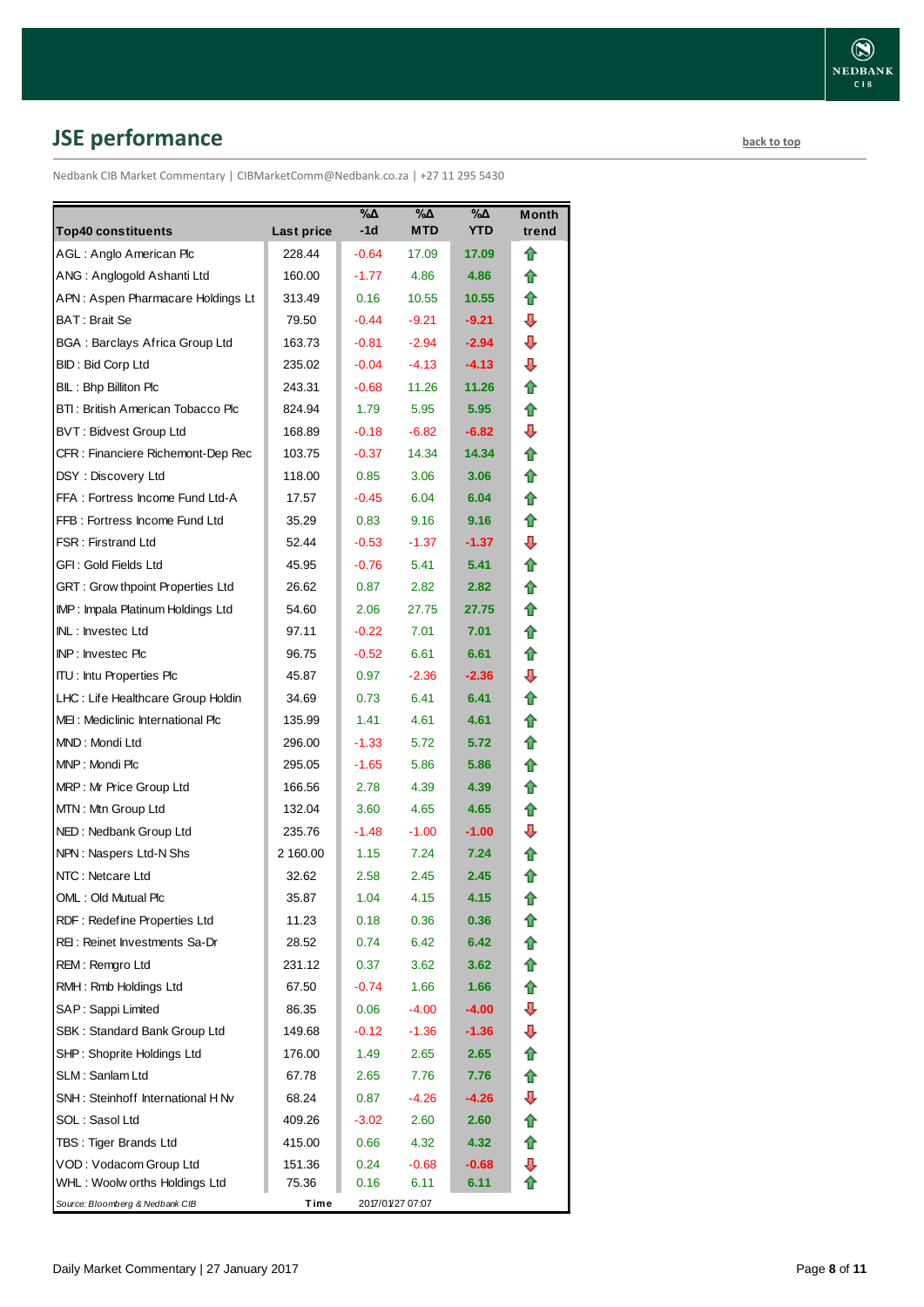# <span id="page-8-0"></span>**Last day to trade back to the contract of the contract of the contract of the contract of the contract of the contract of the contract of the contract of the contract of the contract of the contract of the contract of t**

Susan Correia | [Scorreia@Nedbankcapital.co.za](mailto:Scorreia@Nedbankcapital.co.za) | +27 11 295 8227

| <b>Share Code</b> | Share name                   | Dividend / interest rate      |
|-------------------|------------------------------|-------------------------------|
| 31 January 2017   |                              |                               |
| <b>CULP</b>       | <b>Cullinana Hldgs Prefs</b> | dividend $@$ 5.5cps           |
| <b>ESR</b>        | Esor Limited                 | Rights Offer 25:100 $@$ 38cps |
| GDN               | Gooderson Leisure Corp Ltd   | Merger @ 85cps                |
| <b>NPKP</b>       | Nampak Ltd Prefs             | dividend $@$ 6cps             |
| NPP1              | Nampak Ltd Prefs             | dividend $@6.5cps$            |

*Source: JSE*

# <span id="page-8-1"></span>**Economic calendar [back to top](#page-0-0) back to top**

Nedbank CIB Market Commentary | CIBMarketComm@Nedbank.co.za | +27 11 295 5430

| <b>Time</b> | Country Event |                                   | Period     | Survey                   | Actual                   | Prior    | <b>Revised</b>                                      |
|-------------|---------------|-----------------------------------|------------|--------------------------|--------------------------|----------|-----------------------------------------------------|
| $26$ -Jan   |               |                                   |            |                          |                          |          |                                                     |
| 09:00       | <b>GE</b>     | <b>GfK Consumer Confidence</b>    | Feb        | 10.00                    | 10.20                    | 9.90     | $\overline{a}$                                      |
| 11:30       | UK            | GDP QoQ                           | 4Q A       | 0.50%                    | 0.60%                    | 0.60%    |                                                     |
| 11:30       | UK            | <b>GDP YoY</b>                    | 4Q A       | 2.10%                    | 2.20%                    | 2.20%    | $\overline{\phantom{a}}$                            |
| 11:30       | <b>SA</b>     | PPI MoM                           | <b>Dec</b> | 0.30%                    | 0.50%                    | 0.40%    | $\overline{\phantom{a}}$                            |
| 11:30       | <b>SA</b>     | PPI YoY                           | <b>Dec</b> | 6.90%                    | 7.10%                    | 6.90%    | $\overline{\phantom{a}}$                            |
| 15:30       | US            | Wholesale Inventories MoM         | Dec P      | 0.10%                    | 1.00%                    | 1.00%    | $\overline{\phantom{a}}$                            |
| 15:30       | <b>US</b>     | Chicago Fed Nat Activity Index    | <b>Dec</b> | (0.05)                   | 0.14                     | (0.27)   | (0.33)                                              |
| 15:30       | <b>US</b>     | Initial Jobless Claims            | 2017/01/21 | 247k                     | 259k                     | 234k     | 237k                                                |
| 15:30       | US            | <b>Continuing Claims</b>          | 2017/01/14 | 2040k                    | 2100k                    | 2046k    | 2059k                                               |
| 16:45       | <b>US</b>     | Markit US Services PMI            | Jan P      | --                       | 55.1                     | 53.90    | $\overline{\phantom{a}}$                            |
| 16:45       | US            | Markit US Composite PMI           | Jan P      | $\hspace{0.05cm} -$      | 55.4                     | 54.10    | $\mathbf{u}$                                        |
| 17:00       | <b>US</b>     | New Home Sales                    | <b>Dec</b> | 586k                     | 536K                     | 592k     | 598K                                                |
| 17:00       | US            | Leading Index                     | Dec        | 0.50%                    | 0.50%                    | 0.00%    | 0.10%                                               |
| 27-Jan      |               |                                   |            |                          |                          |          |                                                     |
| 01:30       | <b>JN</b>     | Natl CPI YoY                      | Dec        | 0.20%                    | 0.30%                    | 0.50%    | $\mathbf{u}$                                        |
| 01:30       | JN            | Natl CPI Ex Food, Energy YoY      | Dec        | $-0.10%$                 | $\overline{\phantom{a}}$ | 0.10%    |                                                     |
| 11:00       | EC            | M3 Money Supply YoY               | Dec        | 4.90%                    | $\hspace{0.05cm} -$      | 4.80%    | $\overline{\phantom{a}}$                            |
| 15:30       | <b>US</b>     | GDP Annualized QoQ                | 4Q A       | 2.10%                    | $\mathbf{u}$             | 3.50%    | $\hspace{0.05cm} -\hspace{0.05cm} -\hspace{0.05cm}$ |
| 15:30       | US            | <b>Personal Consumption</b>       | 4Q A       | 2.50%                    | $\hspace{0.05cm} -$      | 3.00%    |                                                     |
| 15:30       | US            | Core PCE QoQ                      | 4Q A       | $\overline{\phantom{a}}$ | $\hspace{0.05cm} -$      | 1.70%    | $\overline{\phantom{a}}$                            |
| 15:30       | US            | Durable Goods Orders              | Dec P      | 2.90%                    | --                       | $-4.50%$ | $\overline{\phantom{a}}$                            |
| 15:30       | US            | <b>Durables Ex Transportation</b> | Dec P      | 0.50%                    | $\hspace{0.05cm} -$      | 0.60%    | $\overline{\phantom{a}}$                            |
| 15:30       | <b>US</b>     | Cap Goods Orders Nondef Ex Air    | Dec P      | 0.50%                    | $\overline{\phantom{a}}$ | 0.90%    |                                                     |
| 17:00       | US            | U. of Mich. Sentiment             | Jan F      | 98.10                    | --                       | 98.10    | $\overline{\phantom{a}}$                            |
|             | GE            | <b>Retail Sales MoM</b>           | Dec        | --                       | $\overline{\phantom{a}}$ | $-1.80%$ | $-1.70%$                                            |
|             | GE            | <b>Retail Sales YoY</b>           | Dec        | --                       | $\overline{\phantom{a}}$ | 3.20%    | $\hspace{0.05cm} -$                                 |

*Source: Bloomberg*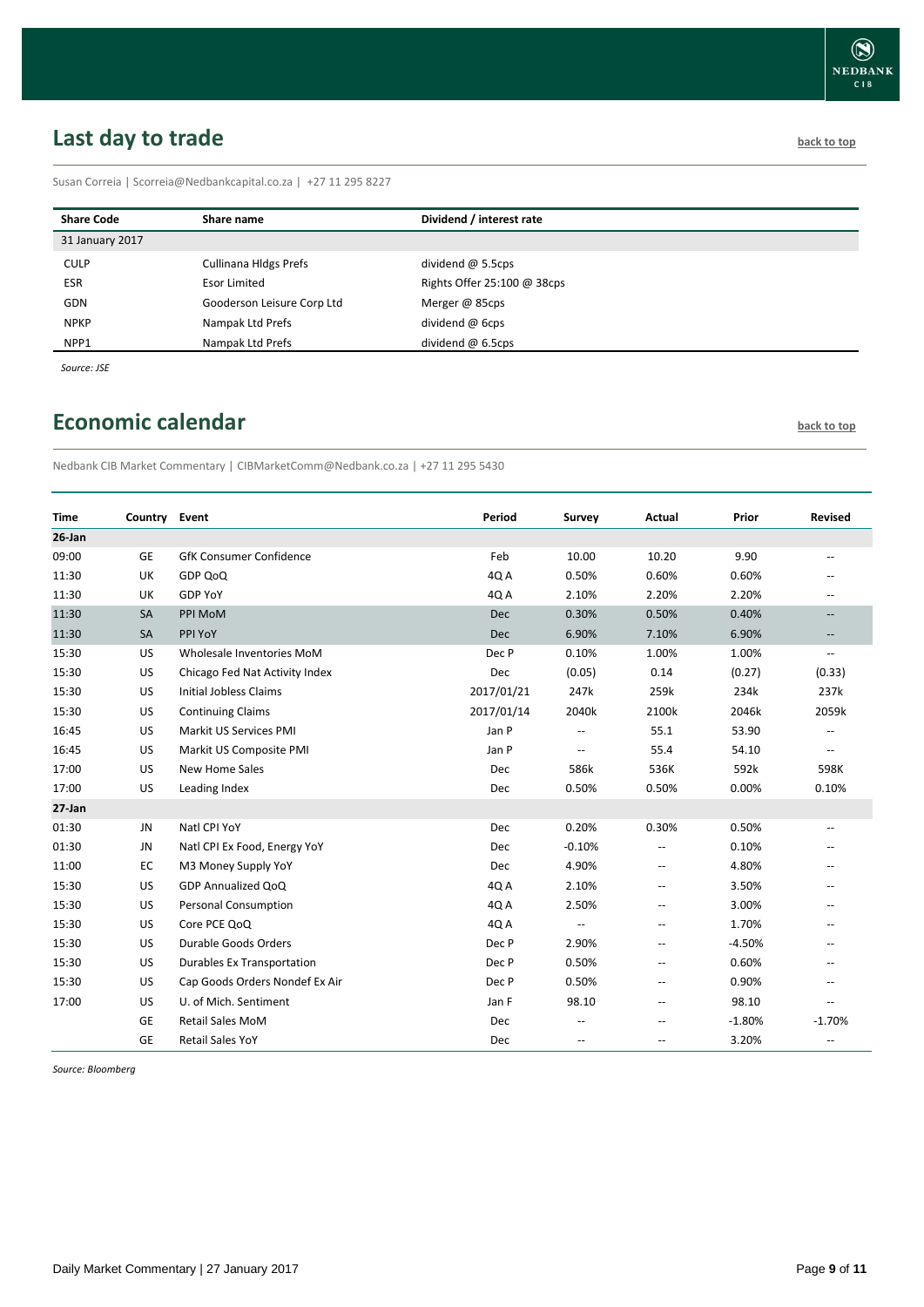### <span id="page-9-0"></span>**Contacts**

**Head: Strategic Research Mohammed Yaseen Nalla, CFA** (011) 295 5430

**ALM Portfolio Management** (011) 535 4042

**Equities Sales and Distribution** (011) 535 4030/31

**Forex Institutional Sales Desk** (011) 535 4005

**Interest Rate Swaps & FRA's Trading** (011) 535 4004

**Money Market Institutional Sales Desk** (011) 535 4008

**Treasury: Economic Analyst Reezwana Sumad** (011) 294 1753

**Bond Trading** (011) 535 4021

**Forex Business Banking Sales Desk** (011) 535 4003

**Forex Retail Sales Desk** (011) 535 4020

**Money Market Business Banking Sales Desk** (011) 535 4006

**Non Soft & Soft Commodities Trading** (011) 535 4038

**Credit Derivatives**  (011) 535 4047

**Forex Corporate Sales Desk** JHB (011) 535 4002; DBN (031) 327 3000; CTN (021) 413 9300

**Inflation Trading** (011) 535 4026

**Money Market Corporate Sales Desk** JHB (011) 535 4007; DBN (031) 327 3000; CTN (021) 413 9300

**Preference shares desk** (011) 535 4072